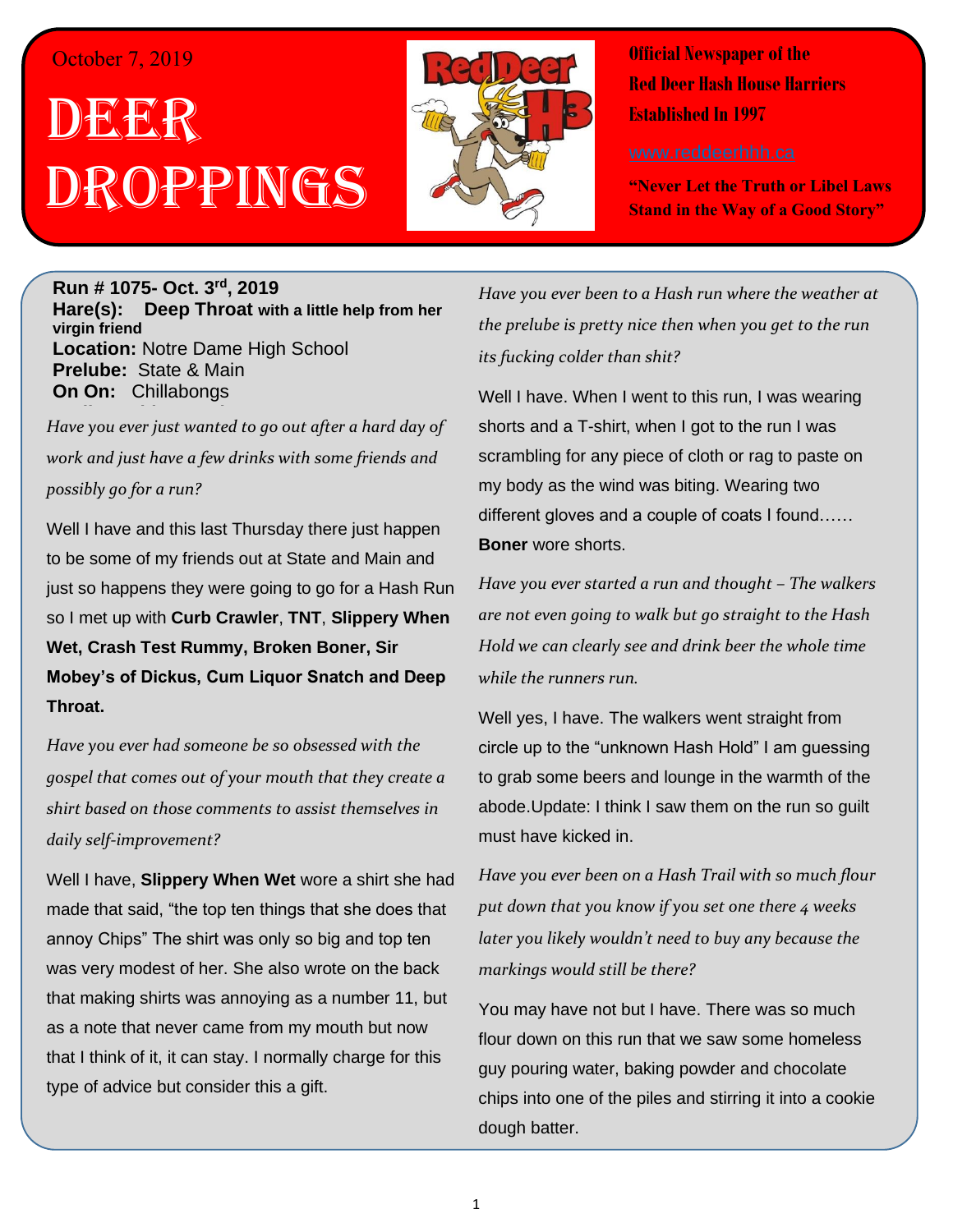Also **TNT** tripped over one of the mounds.

## *Have you ever shown up to a Deep Throat Run and thought well this shouldn't take long?*

Well I have but that wasn't this run. This run was more like she set it walking her dog and chattering to a friend losing track of time all the while dumping 2 cups of flour every six feet

*Have you ever gotten to a Hash Hold when its at a house you don't know and you are unsure if it's the right place but really want a beer and some liquorice and possibly some pepperoni sticks and feel like you should knock on the door at least before just walking in because its cold outside and helping yourself to whatever may or may not be in their cupboards in hopes it is the right place.*

Well I have. The walkers were taking their time sipping on their 3rd or 4th trail beer as the runners froze their asses off starving and thirsty.

*Have you ever been to a Hash Hold that had deviled Eggs made by a virgin who never did the run but stayed home to make everyone deviled eggs?*

Well I certainly have, and they were delish thanks **Dar** and we were glad you stayed with us for circle up. The last Deviled egg sat on the plate for a very long period of time with approx. 7 hashers eyeballing it and no one wanting to make a move and take it. **Cum Liquor** snatch said to take it but the timing wasn't right so I waiting, checking back every few seconds to make sure some Asshole didn't sneak in and take it on me and guess what? After my 32nd check in some asshole took it. I don't know who you are.

I don't know what you want. If your looking for ransom, I can tell you I don't have any money..but what I do have are a very particular set of skills. Skills I have acquired over a very long career. Skills that make me a nightmare for people like you.

## *Have you ever been at a Hash Hold and thought is this shit too fancy for me?*

Of course, I have. Not only were there Deviled Eggs but there was liquorice served on a plate. Hashers were in awe of this unprecedented display and ate it like caviar. Side Note: As a liquorice expert I knows when you put liquorice on the plate its because you have a sweet ass huge bag of it in your cupboard and you don't want all the greedy asshole hashers eating all your stash of delicious treats. Well played!

*Have you ever been at a circle up where someone pisses, and moans and Broken Boner of all people rushes to his vehicle to grab the piss and moan shirt that he attained somehow someway to hand it off to them?*

Amazingly I have. I have not known **Boner** to Piss and Moan about anything and I must have missed this event. Maybe that is what he was pissing and moaning about??

*Have you ever had to sing Happy Birthday to someone who tells you how old they really are and you cant believe they are that old because they look much younger and more full of energy than someone who would actually be THAT old in real life?*